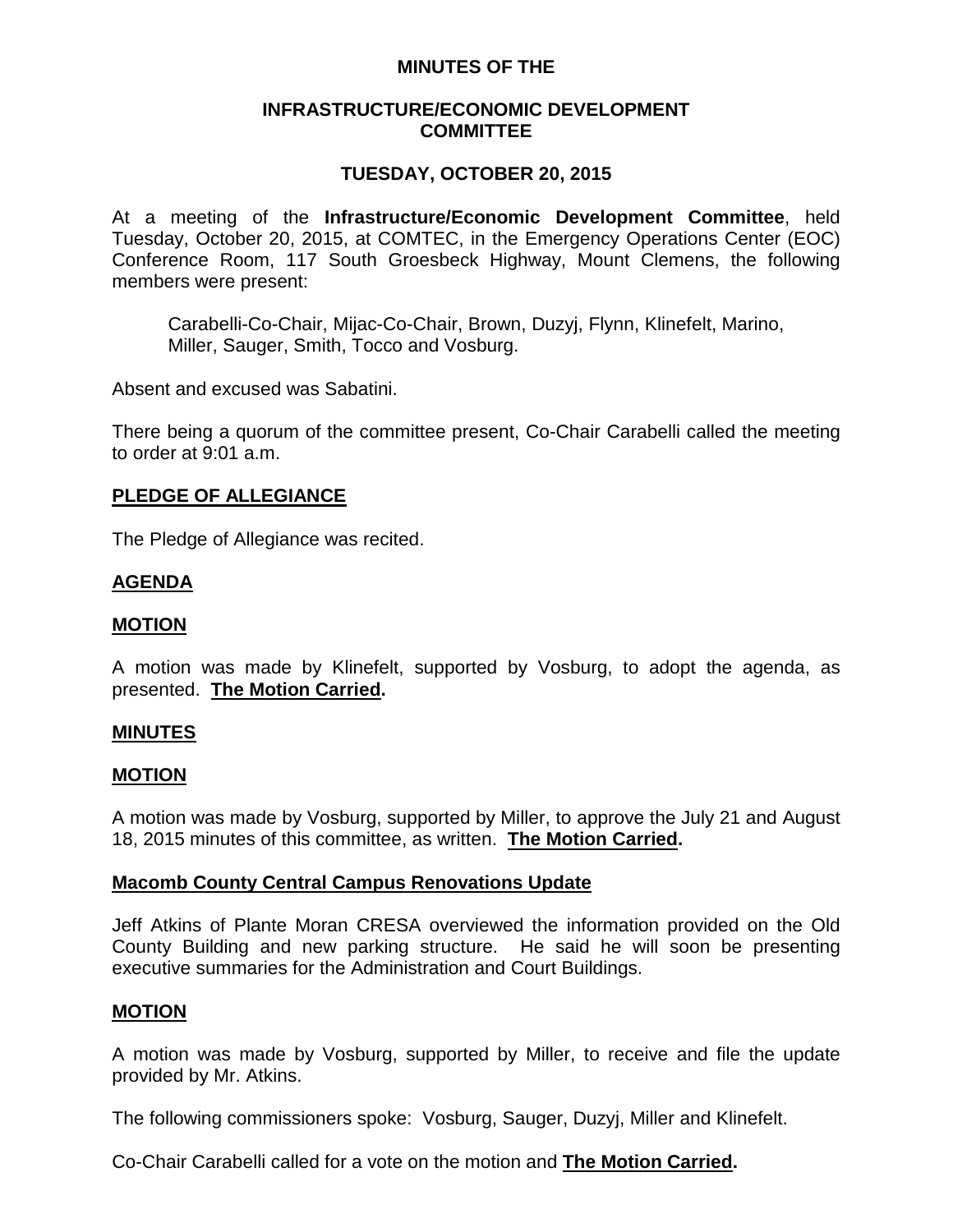# **SMART PUBLIC TRANSPORATION MILLAGE RATE/FINANCE**

There being no representative from Finance in attendance, the following action was taken:

### **MOTION**

A motion was made by Miller, supported by Marino, to refer this issue to the October 21st Finance Committee meeting. **The Motion Carried.**

## **CONTRACT WITH Z CONTRACTORS, INC./CASS AVENUE EMBANKMENT/ DEPARTMENT OF ROADS**

Department of Roads Director Bob Hoepfner gave an overview of the contract, indicating that this is included in their 2015-16 budget.

### **MOTION**

A motion was made by Smith, supported by Duzyj, to forward to the Finance Committee a recommendation to approve the award of bid and contract between the Department of Roads and Z Contractors, Inc. outlining the scope of work and project cost for the slope stabilization of the Cass Avenue Embankment.

The following commissioners spoke: Miller, Klinefelt, Flynn, Tocco, Marino, Carabelli, Smith and Brown.

Co-Chair Carabelli called for a vote on the motion and **The Motion Carried with Miller voting "No."**

Co-Chair Carabelli requested moving up #10, Contract/Cleo/Streem Secure Network Fax and Messaging System Update for I.T. There were no objections.

## **CONTRACT/CLEO/STREEM SECURE NETWORK FAX AND MESSAGING SYSTEM UPGRADE/I.T.**

I.T. Director Sandy Jurek gave an overview of the contract, indicating that she expects a very high return on this investment.

Also in attendance were Jako Van Blerk and Annette Thompson from I.T. and Bill Ridella, Director/Health Officer.

### **MOTION**

A motion was made by Marino, supported by Vosburg, to forward to the Finance Committee a recommendation to approve the Cleo/Streem Secure Network Fax and Messaging System proposal/contract.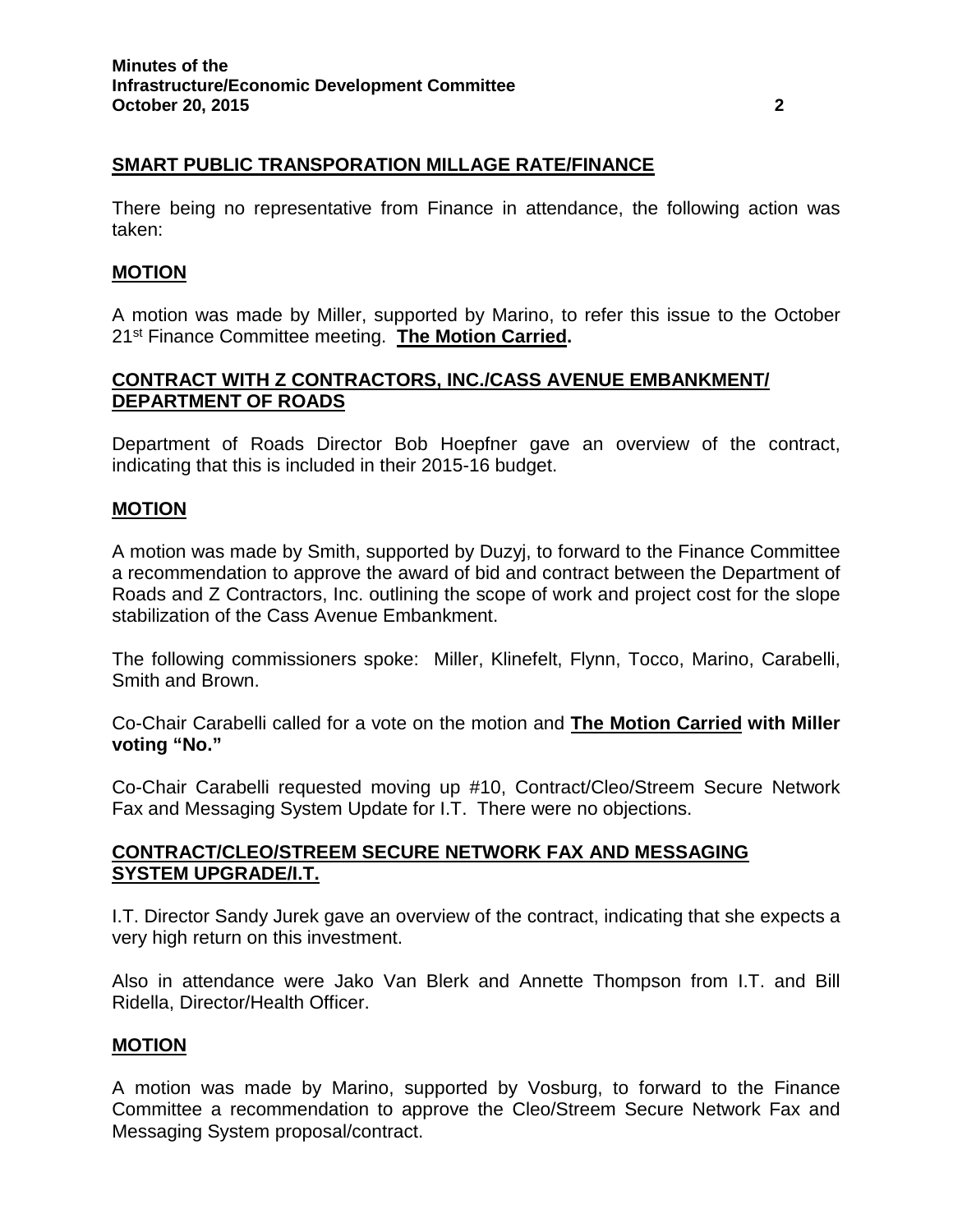#### **Minutes of the Infrastructure/Economic Development Committee October 20, 2015 3**

Mr. Ridella noted the system is HIPAA (Health Insurance Portability and Accountability Act of 1996) compliant and described the Health Department's experience using it.

The following commissioners spoke: Carabelli, Vosburg, Duzyj, Marino and Smith.

Co-Chair Carabelli called for a vote on the motion and **THE MOTION CARRIED WITH DUZYJ VOTING "NO."**

# **PRESENTATION ON THE DETROIT ZOO**

Ron Kagan, Executive Director, and Paul Good, Community Relations Manager, were present to share various statistics, awards/achievements and survey results. Highlights from the current year and major improvements planned for 2016 were discussed along with a review of those improvements that have taken place since 2008.

### **MOTION**

A motion was made by Marino, supported by Smith, to receive and file the presentation on the Detroit Zoo.

The following commissioners spoke: Brown, Klinefelt, Mijac, Smith, Marino, Flynn, Carabelli and Vosburg.

Co-Chair Carabelli called for a vote on the motion and **The Motion Carried.**

### **Partnership with DZS and WCS/Dr. Bob Livernois, Superintendent of Warren Consolidated Schools**

Mr. Livernois was not present.

### **PRESENTATION FROM INFORMATION TECHNOLOGY DEPARTMENT**

Director Sandy Jurek presented an overview of the department, which included the following topics: organizational structure, policies, core services, project management framework, strategic planning and budgeting, data center and network upgrades, data center viable layout and infrastructure, pc/laptop replacements, applications and web redesign.

### **MOTION**

A motion was made by Marino, supported by Vosburg, to receive and file the presentation from Ms. Jurek.

The following commissioners spoke: Vosburg and Brown.

Co-Chair Carabelli called for a vote on the motion and **The Motion Carried.**